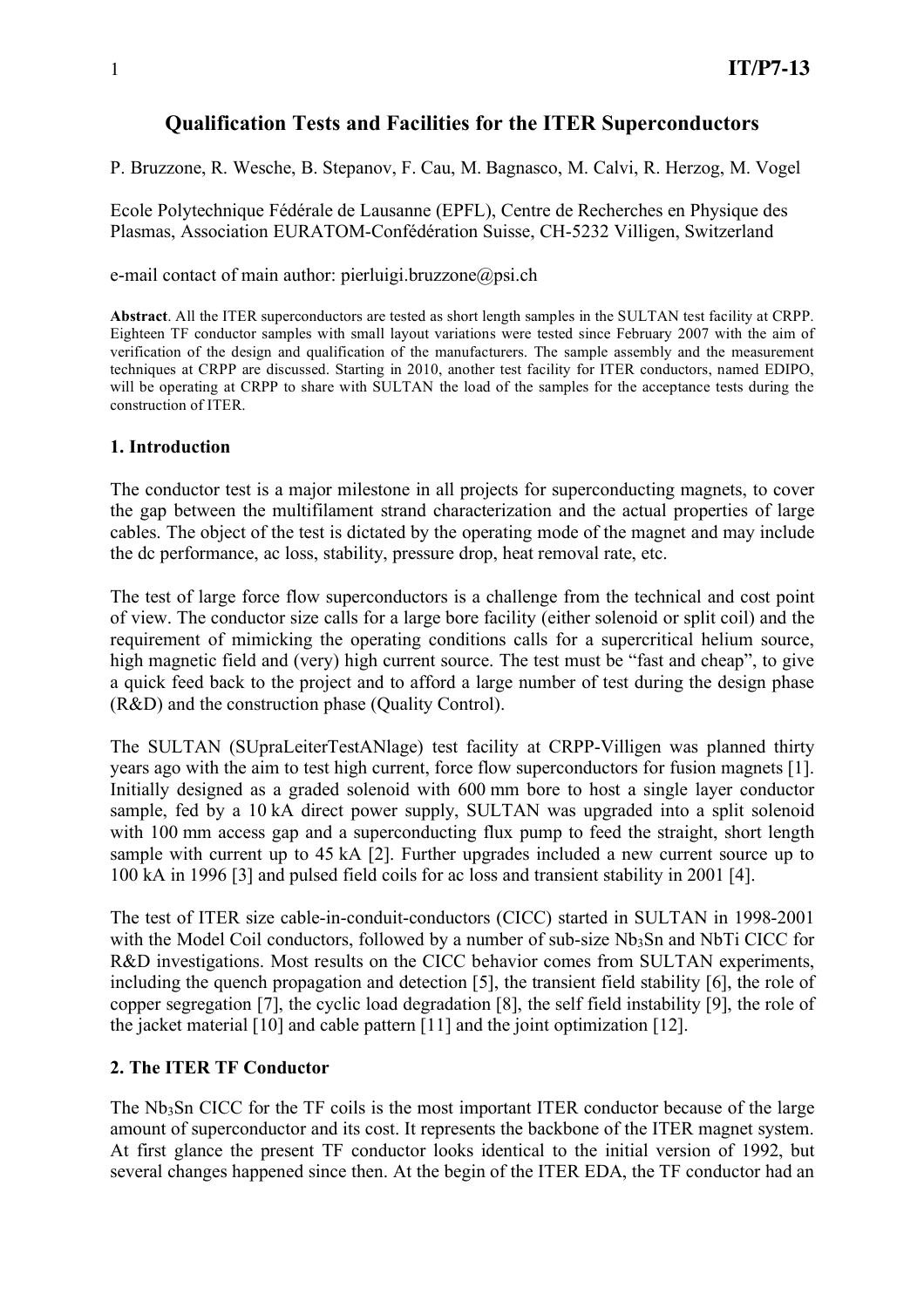Incoloy jacket (as in the CSMC), with an excellent match to the coefficient of thermal expansion of the  $Nb<sub>3</sub>Sn$ . The design temperature margin was  $2 K$ , with current sharing temperature of 8 K at the design field of 13 T [13].

Some of the design changes since 1992 have a "beneficial" impact on the TF conductor: the field is reduced from  $13 T$  to  $11.15 T$  and the Nb<sub>3</sub>Sn strand critical current performance improved in the mean time by over 30%. On the other hand, the jacket material is now stainless steel, with a large mismatch of coefficient of thermal expansion compared to  $Nb<sub>3</sub>Sn$ , and substantial, irreversible degradation was observed in the performance of the Model Coil Nb3Sn CICC, not accounted in the initial design. The design temperature margin dropped to 0.7 K, with current sharing temperature of 5.7 K at the design field of 11.15 T [14].

The first conductor samples prepared to the 2004 ITER specification were tested in SULTAN in February 2007. The ITER Organization, IO, called representatives of each Domestic Agency, DA, to build a SULTAN Working Group (SWG) with the aim to homogenize the test procedures, in particular, the sample assembly and instrumentation, the test program and data reduction, the result assessment methods and the conductor deliveries, including the test sequence. A total of nine samples (18 TF conductors with minor layout variations) have been tested till June 2008. The actual qualification tests for the ITER TF conductors start in SULTAN as October 2008 and extend to the end of 2009. In the ITER procurement scheme, the result of the qualification samples is crucial to launch the big industrial orders.

# **2.1. The Current Sharing Temperature Test**

The current sharing temperature,  $T_{cs}$ , at the nominal operating current and field is the key test for qualification and acceptance of the ITER conductors. The  $T<sub>cs</sub>$  is defined as the conductor temperature at which an average, longitudinal electric field of  $10 \mu$ V/m is observed at  $I = 68$  kA, in a background field of 10.78 T, corresponding to an effective field of 11.15 T after accounting of the self-field.

In agreement with the SWG, the  $T_{cs}$  test for the ITER TF conductors is specified after 1000 load cycles at the nominal *BxI* product and a warm-up cycle to room temperature. At constant background field, 10.78 T, the current is raised to 68 kA and then the operating temperature is increased in small steps by heating the coolant until the voltage takes off (quench). The high field voltage signal divided by the spacing of the voltage taps is plotted vs. the temperature downstream of high field: the *E-T* curve crosses the 10  $\mu$ V/m criterion at  $T_{cs}$ .

The  $E-T$  curve in Nb<sub>3</sub>Sn CICC is characterized by a broad transition from the superconducting to the normal state, as observed since the early prototypes of coils [15] and confirmed in the test of the ITER Model Coils [16]. The reason for the early voltage development is linked to the filament breakages, as it was proven by tests on electromagnetically loaded strands [17].

From the point of view of conductor testing, the broad transition has a large impact on the accuracy of the  $T_{cs}$ . As long as the transition is moderately sharp, the gradient  $dE/dT$  at 10  $\mu$ V/m is large and the  $T_{cs}$  assessment is substantially insensitive to noise and/or voltage offsets. As the n-index of the transition drops to 5 or less, the accuracy of  $T_{cs}$  is largely affected by a voltage offset as small as  $1 \mu V$ , i.e.  $\approx 2 \mu V/m$  in SULTAN, (dotted lines in Fig. 1), and the crossing of the 10  $\mu$ V/m criterion moves by -0.13 K.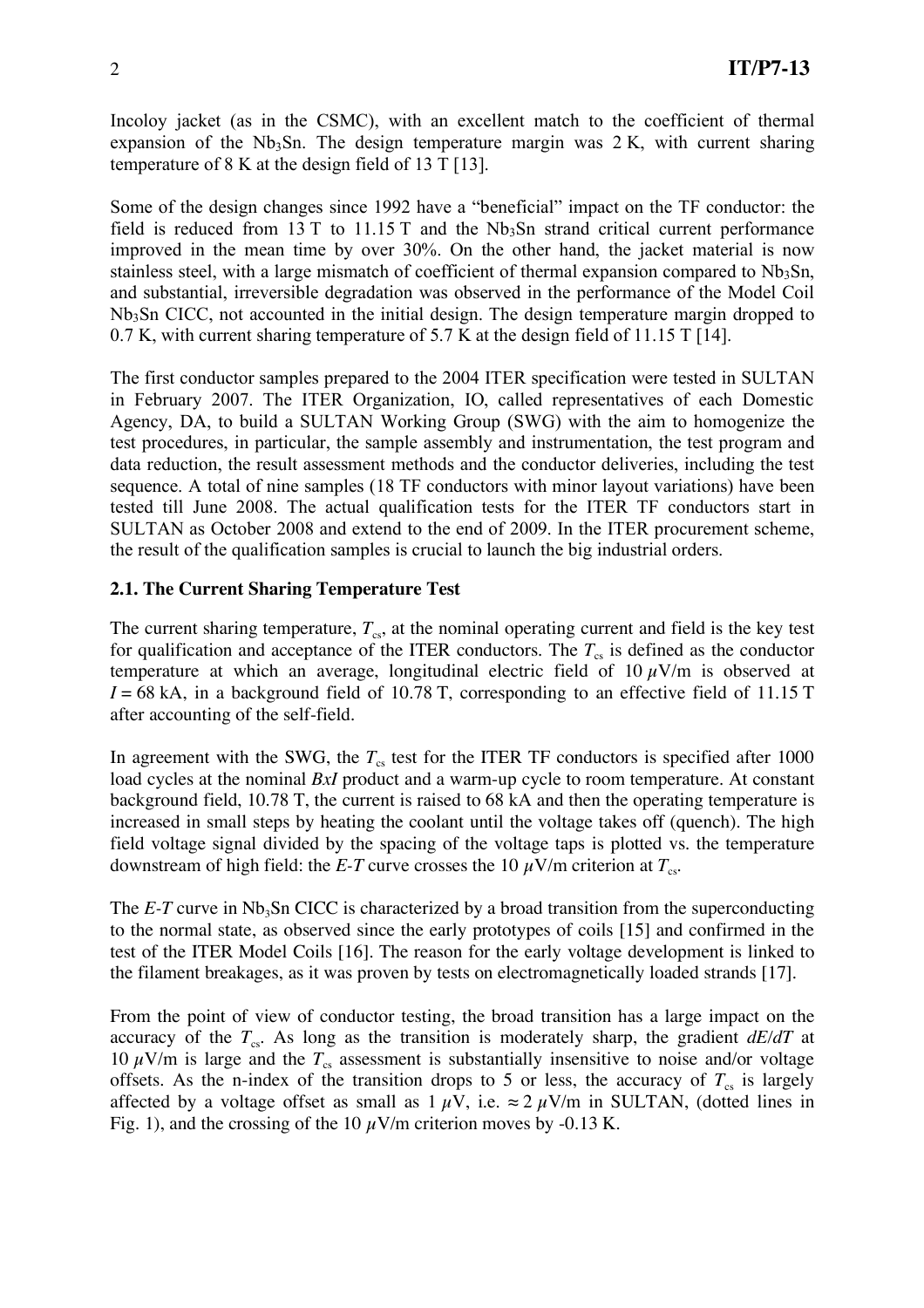

*Fig. 1. Examples of broad (left) and moderately sharp (right) transitions. The dotted lines are generated adding an offset of 1*  $\mu$ *V* ( $\approx$ 2  $\mu$ *V*/*m*) *to the E-T curves* 

#### **2.2. Sample Preparation, Instrumentation, Data reduction and Post-processing**

The assembly of a SULTAN sample starting from two bare conductor sections is carried out at CRPP according to a protocol agreed with the ITER Organization and the SWG. The agreed instrumentation scheme was modified after a number of tests in order to provide a better base for both the electrical and calorimetric assessments of  $T_{cs}$ . The final sensor scheme, which will be used for the Qualification Tests, is gathered in Fig. 2. Four temperature sensors are attached upstream and downstream of the high field zone. Two "rings" of voltage taps, spaced by one cable pitch span the high field zone.

During the current ramp from 0 to 68 kA, a potential difference, either positive or negative, with initial slope roughly proportional to the current has been observed in several ITER TF conductor samples. The slope amplitude is in average much larger than observed in previous samples and changes as a function of the background field, operating temperature and history of load cycles. When the amplitude at the end of the current ramp is comparable to the criterion of 10  $\mu$ V/m, the assessment of  $T_{\rm cs}$  from the raw data becomes misleading, see Fig. 3, with a major under- or overestimation of  $T_{cs}$ , depending on the polarity of the "voltage slope".



*Fig. 2. Instrumentation scheme for the ITER TF qualification samples. The location of the voltage tap ring and of the temperature sensor array on the conductor cross section is shown on the bottom*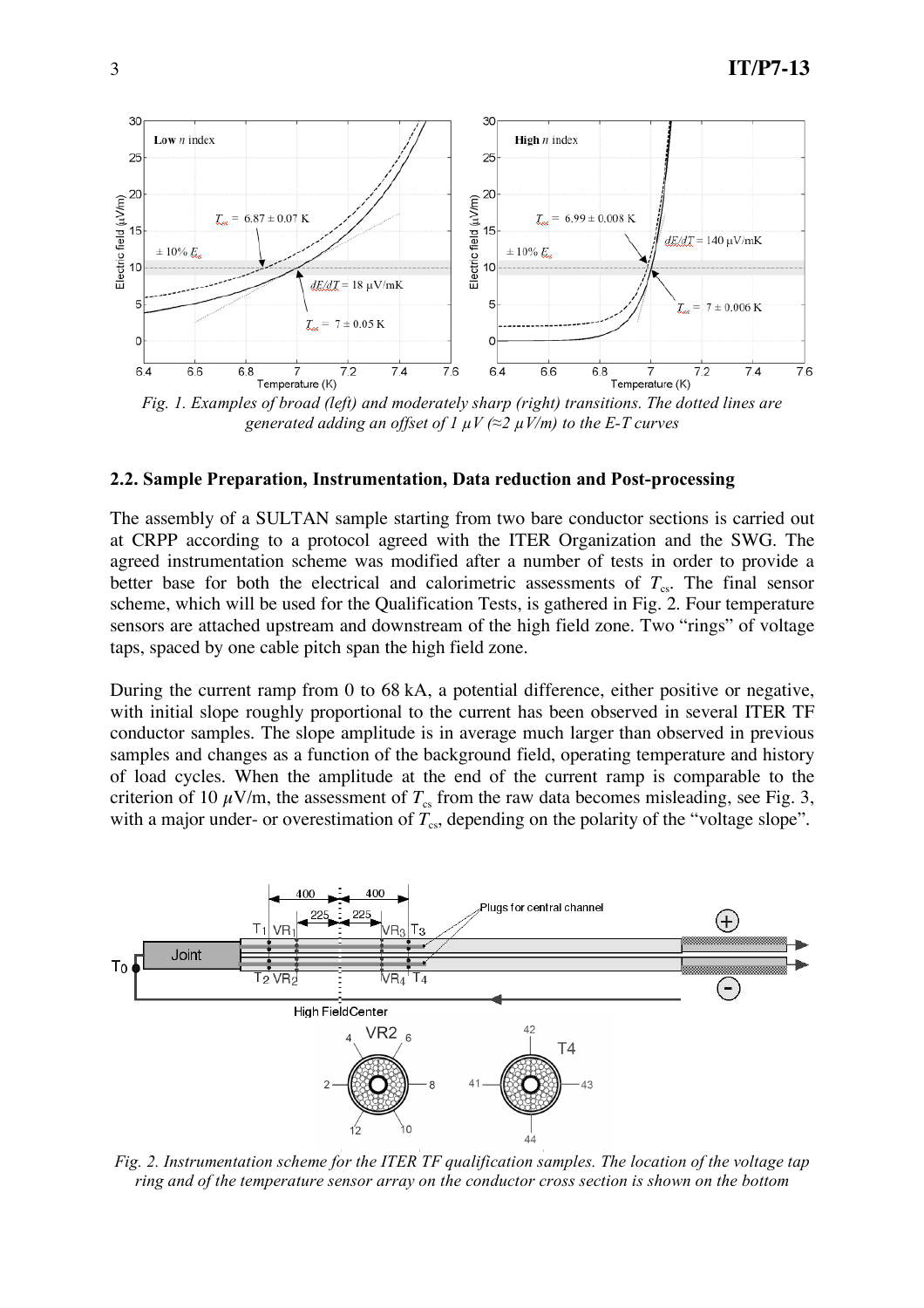

*Fig.* 3. *Example of "voltage slope", i.e. potential building up during the current ramp in a*  $T_{cs}$  *run* 

Since the early test campaigns it was observed that the slope/early voltage is not correlated with the expected temperature increase across the high field region and does not generate any measurable power, i.e. it does not represent the "longitudinal" voltage needed for  $T_{cs}$ assessment.

In the assumption that the slope is due to transverse potential among the six main sub-cables, arrays of 6 voltage taps ("rings", see Fig. 2) were applied in an attempt to "average" to zero the transverse voltage. However, the average of the 6 voltage pairs has still a slope. Various locations of "ring" voltage taps have been tried, the best one being at the high field region, spaced by one cable pitch.

The post-processing suggested by the SWG to extract the longitudinal voltage is to average the six signals of the high field ring of voltage taps, assess the initial slope vs. current of the averaged signal, extrapolate to 68 kA and subtract from the raw data. The added value of this procedure is shown in Fig. 4, where the six individual voltage pairs, with result dispersion up to 0.45 K, and the average are compared after the post-processing.

According to one proposed interpretation [18, 19], the slope vs. current originates from the mismatch of contact resistance at the two conductor terminals and is an artifact of the sample



*Fig. 4. The Tcs from individually post-processed voltage compared to the averaged signal*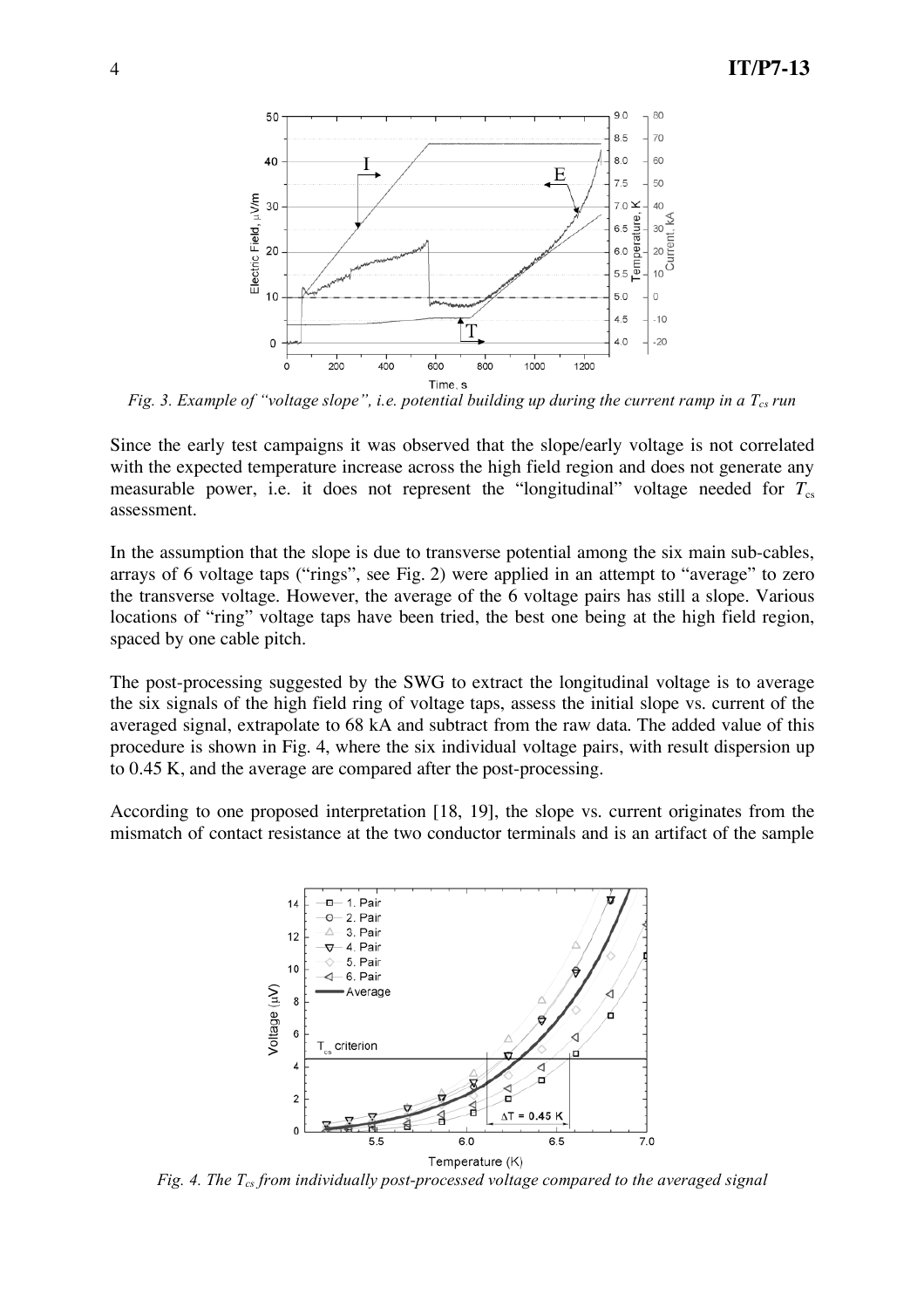

*Fig. 5. Comparison of current sharing power by calorimetric and electrical measurements*

joints. Such hypothesis calls for a highly non-homogenous resistance distribution at the joint and for very high inter-strand resistance inside the termination. However, the results of resistance distribution and inter-strand resistance in termination [20, 21] do not support the hypothesis and the slopes are much larger than in NbTi CICC, where a similar effect is expected with similar joints. According to another interpretation, the slope is the result of local current re-distribution driven by filament damage. In this case, the slopes are expected to increase with field, temperature and load cycles. This hypothesis implies that almost all strands are affected by filament damage since the cool down, progressing with load cycling.

#### **2.3.** Calorimetric Approach for  $T_{cs}$  Test

A substantial improvement of the reliability of the temperature measurements was achieved at CRPP in 2007 [22] and made possible an alternative method for the assessment of  $T_{cs}$ , based on the calorimetric evaluation of the Joule power,  $W_{cs}$ , generated during the current sharing regime. The governing relation for the  $W_{\rm cs}$  in steady state is

$$
W_{CS} = m \left[ h \left( p, T \right)_{D} - h \left( p, T \right)_{U} \right], \tag{1}
$$

where  $\dot{m}$  is the He mass flow rate, *h* is the He enthalpy as a function of the pressure *p* and temperature *T*. The subscripts "U" and "D" refer to the upstream and downstream location, respectively. In the nominal conditions for the  $T<sub>cs</sub>$  tests, the power generated by current sharing at the 0.45 m conductor length exposed to high field is 306 mW, which corresponds to a temperature rise of about 30 mK.

The average reading of the four temperature sensors placed upstream and downstream of the high field zone, see Fig. 2, is retained for the assessment. The redundancy is aimed to minimize the impact of temperature gradients across the cable cross section, which can be as high as 50 mK in the worst cases. The average temperature differences in controlled conditions (i.e.  $B_{\text{SULTAN}} = 10.78$  T and  $I = 0$  kA when the power generated in the high field zone is null) are base-lined to zero to cancel the residual, systematic deviations due to the sensor magneto-resistance. The calorimetric method requires steady state conditions, i.e. the conductor temperature must be raised is steps, which last long enough to establish thermal equilibrium at the high field zone. A comparison of electrical and calorimetric assessment of  $T<sub>cs</sub>$  is shown in Fig. 5 for a conductor which was not affected by large "voltage slope".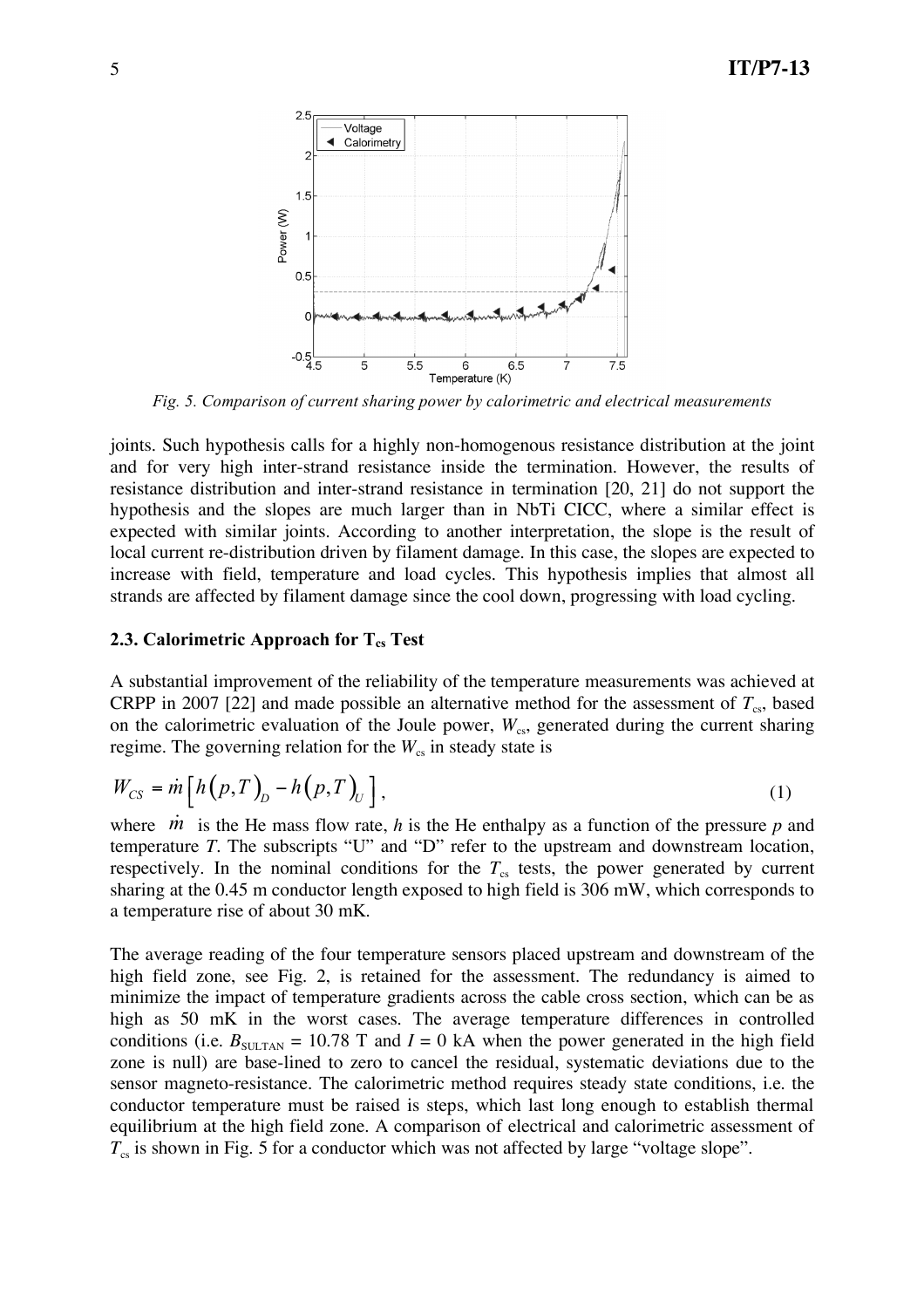

*Fig. 6. Current sharing temperature of 18 ITER TF conductors at the first and last run of the test [22]*

#### **2.4. Test Results and Discussion**

The absolute  $T_{cs}$  performance of the 18 conductors at the beginning and end of the test campaign is gathered in Fig. 6 [23]. Whenever applicable, the results are obtained by both post-processing of voltage taps signals and power calorimetry. The error bar is related to the reliability of the post-processing procedure: in most cases it is  $\pm$  0.1 K and higher in case of very broad transition.

The potential performance of  $Nb<sub>3</sub>Sn$  CICC can be derived from the strand scaling laws retaining a pre-fixed thermal strain,  $\varepsilon = -0.65\%$ , and no degradation. The potential vs. actual performance at the beginning and end of each test campaign is shown in Fig. 7. The spread in the potential performance, x-axis, is due to the different strand properties (total of seven strand suppliers). The mismatch with the potential performance, i.e. the distance from the diagonal, reflects the different load sensitivity of the strands and/or the mitigating effect of the layout variations on the degradation [23]. The few points in the upper half of the plots (conductors with results better than potential) are evidence that the retained thermal strain to calculate the potential performance is too pessimistic.



*Fig. 7. Potential performance vs. test results for 13 ITER TF conductors*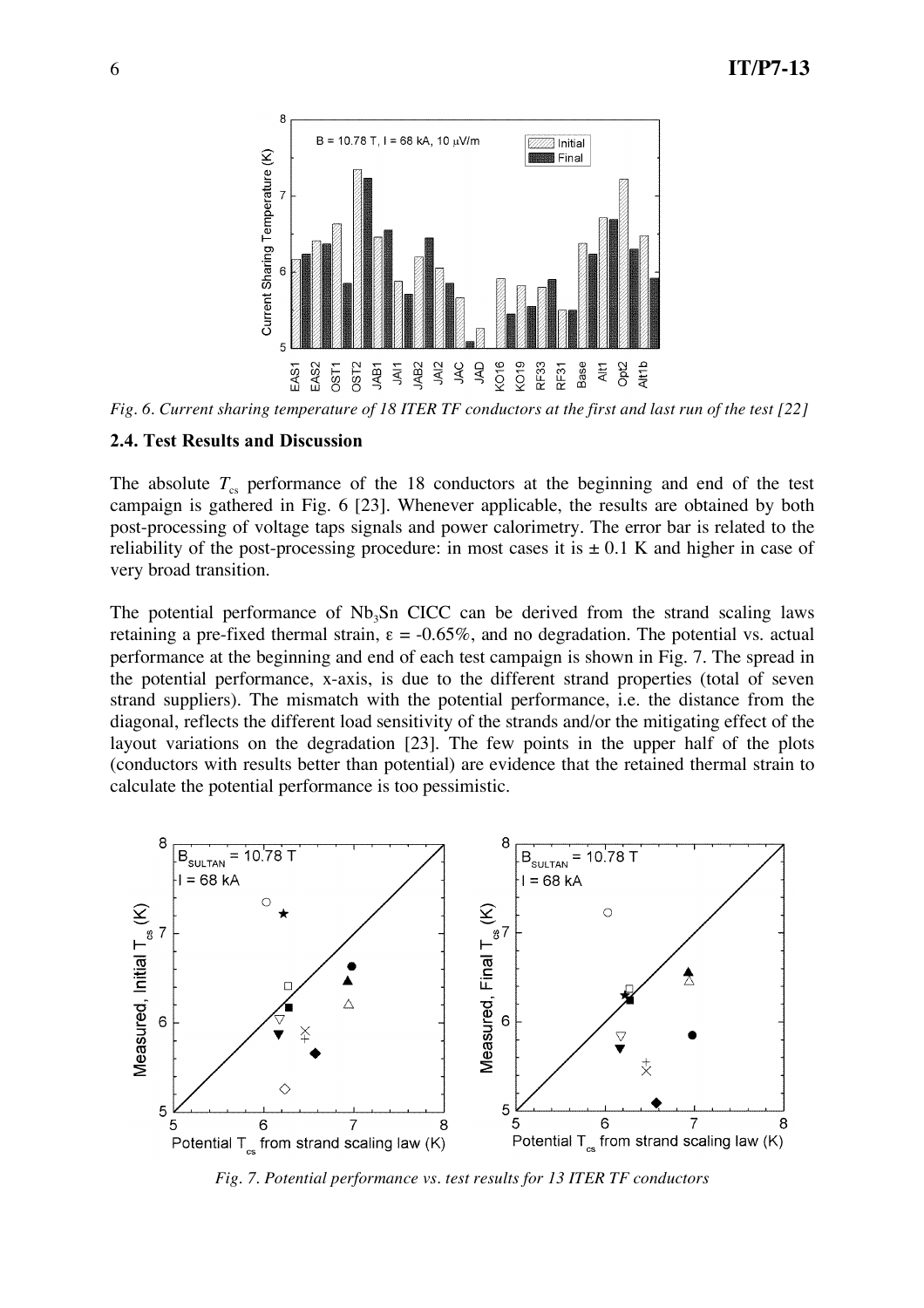When the superconducting transition is very broad, substantial power is generated at temperature well below the criterion for  $T_{cs}$ , see Fig. 1 left. The maximum allowable operating temperature in coils with long conductor lengths exposed to high field must be calculated as a function of the generated power (index loss) and heat removal rate.

The ITER specification has a target of 10 for the index *n* of the V-I transition. In case of much lower *n* index, the index loss would become higher and the heat removal rate may need to be increased, e.g. by increasing the mass flow rate and pressure drop over a TF coil.

# **3. The EDIPO Test Facility**

To complement the SULTAN test facility during the ITER construction, when a large number of conductor samples may need to be tested within short term for acceptance, as well as to provide a back-up in case of failure of SULTAN, EFDA has launched in 2004 a second test facility based on a dipole-like winding (tilted head race-track) surrounded by a substantial amount of cold iron to concentrate



*Fig. 8. SULTAN and a full scale mock-up of the EDIPO facility (left) at CRPP.*

the flux lines. The project is named EDIPO (European DIPOle). CRPP is the host lab in charge to procure all the components except the superconducting coil, which is supplied by EFDA under industrial contract [24].

Parallel operation of SULTAN and EDIPO at CRPP will be possible if necessary. The two facilities share the same cryo-plant and sample specifications (geometry, sensors, joints, etc.). The peak field in EDIPO is targeted to 12.5 T and the high field length is  $\approx 1.1$  m, compared to 11 T over  $\approx$  0.5 m in SULTAN.

The component design, procurement and assembly at CRPP are in progress, the main items being the vacuum vessel, the superconducting current leads, the power supplies, the quench protection system, the superconducting transformer as current source, the control and data acquisition systems. The superconducting winding is scheduled to be delivered to CRPP at the end of 2009 and the commissioning of EDIPO will be in the first half of 2010, see Fig. 8.

#### **4. The Use of the Test Results**

The logic of the conductor test, and hence the use of the test results, change substantially according to the project phase. During the R&D and initial design phases, the test has the function of exploring the performance under various operating conditions. The feed back to the design may be either a layout modification or a change of the target for operation. With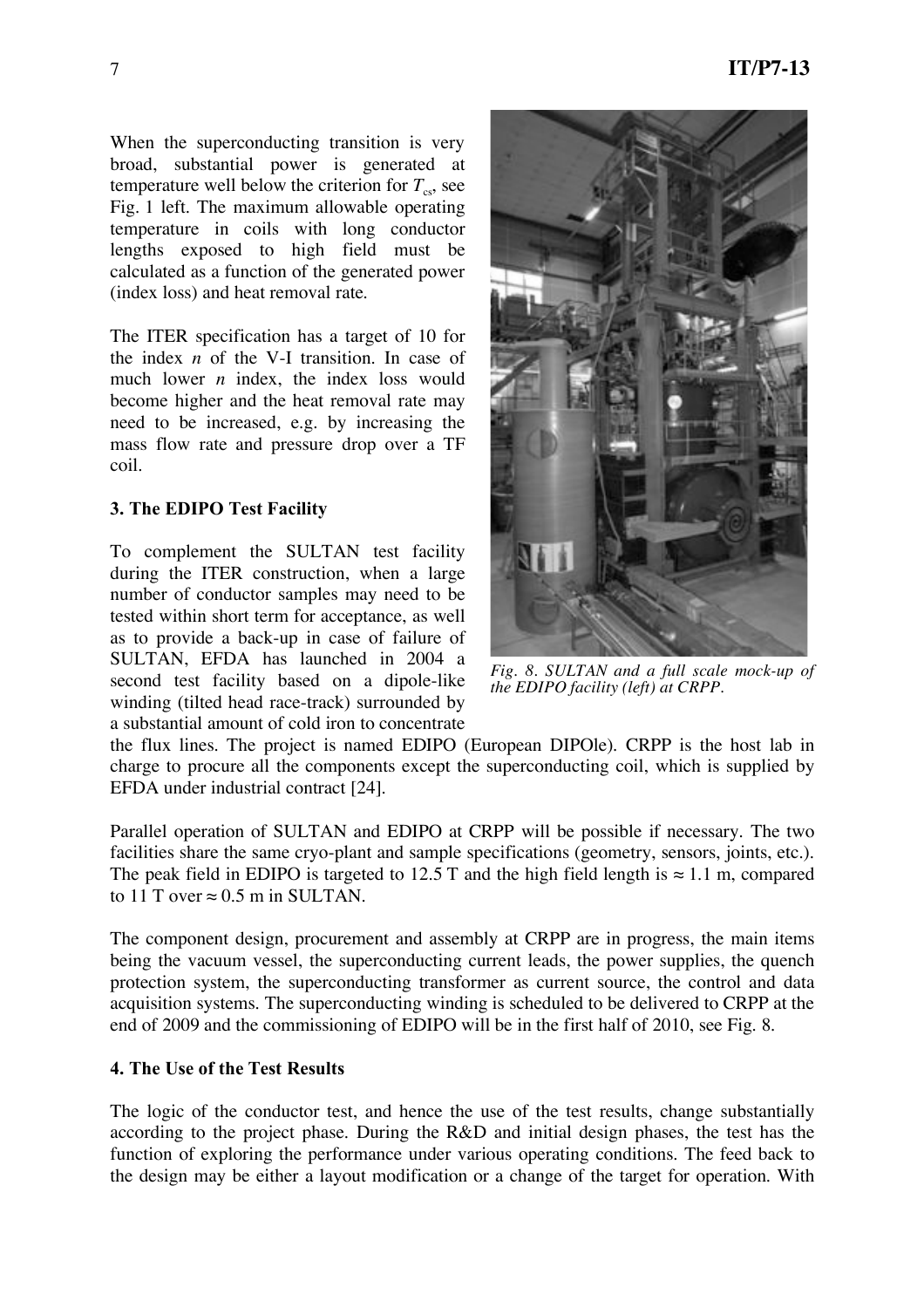the start of the ITER construction phase and the complex structure of the international procurement, little room is left for a feed back to the design. The aim of the test is now to "qualify" the suppliers and "accept" the delivery. In this context, CRPP, as operator of the test facilities, has the responsibility to provide clear and reliable results to the ITER Organization and Domestic Agencies, who will take decision about acceptance / rejection / non-conformity based on the SULTAN results, with big impact on cost and schedule issues.

The test of the large  $Nb<sub>3</sub>Sn$  CICC for ITER must face two challenges: on one side the accuracy of the test is poorer due to the broad transition of degraded conductors. On the other hand, the reproducibility of the test results, i.e. of the extent of irreversible degradation, may be limited by definition.

# **Acknowledgement**

This report was prepared as an account of work for the ITER Organization. The Members of the Organization are the People's Republic of China, the European Atomic Energy Community, the Republic of India, Japan, the Republic of Korea, the Russian Federation, and the United States of America. The views and opinions expressed herein do not necessarily reflect those of the Members or any agency thereof. Dissemination of the information in this paper is governed by the applicable terms of the ITER Joint Implementation Agreement.

This work, supported by the European Communities under the contract of Association between EURATOM/Swiss, was carried out within the framework of the European Fusion Development Agreement. The views and opinions expressed herein do not necessarily reflect those of the European Commission.

The technical support of the Paul Scherrer Institute (PSI) is greatly acknowledged.

The authors are indebted to the ITER Organization and the Domestic Agencies for the friendly collaboration during preparation and testing of the ITER TF conductors.

# **References**

- [1] J.D. Elen et al., "The Superconductor Test Facility SULTAN", IEEE Trans. on Mag. 17, 490-493 (1981).
- [2] E.P. Balsamo et al., "Final Tests of the SULTAN 12 T Facility in the split Coil Configuration", Fusion Technology 1992, 768-771 (1993).
- [3] G. Pasztor et al., "Design, Fabrication and Testing of a 100 kA superconducting Transformer for the SULTAN Test Facility", Proc. of MT 15, 839-842, Beijing 1997.
- [4] P. Bruzzone et al., "Upgrade of Operating Range for SULTAN Test Facility", IEEE Trans. on Appl. Supercon. 12, 520 (2002).
- [5] A. Anghel et al., "The Quench Experiment on Long Length" Final Report CRPP, 1997.
- [6] P. Bruzzone, "Stability under transverse field pulse of the  $Nb<sub>3</sub>Sn$  ITER cable-in-conduit conductors", IEEE Trans. on Appl. Supercon. 10, 1062-1065 (2000).
- [7] P. Bruzzone et al., "Test results of SeCRETS, a stability experiment about segregated copper in cable-in-conduit conductors", IEEE Trans. on Appl. Supercon. 11, 2018-2021 (2001).
- [8] P. Bruzzone et al., "Performance Evolution of Nb<sub>3</sub>Sn Cable-in-Conduit Conductors under cyclic Load, IEEE Trans. on Appl. Supercon. 12, 516-519 (2002).